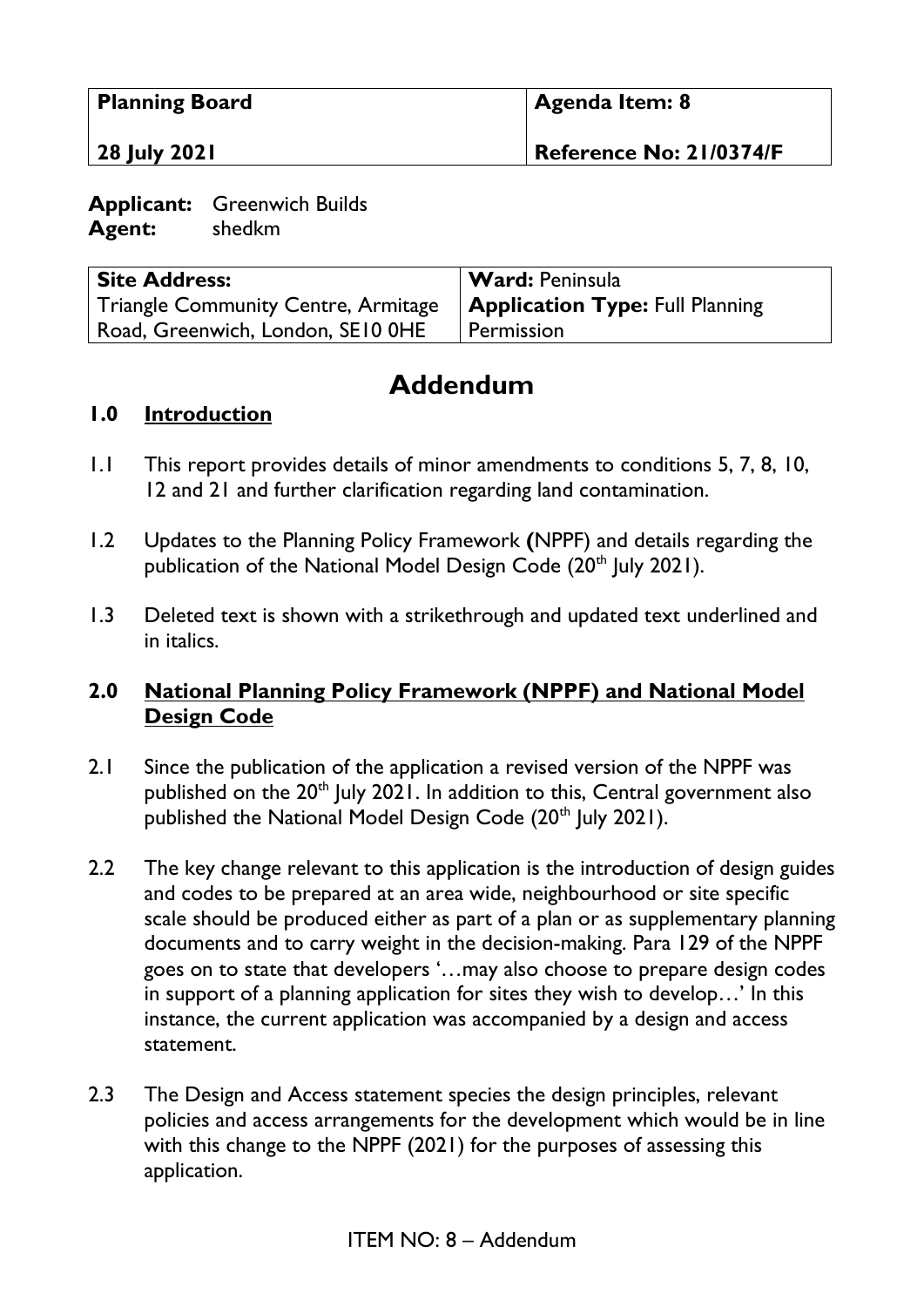2.4 In regards to the other revisions to the NPPF, there has been no material change from the previous 2019 version of the NPPF to the revised NPPF (2021) for the purposes of assessing this application.

# **3.0 Amendments to report**

- 3.1 The following clarification regarding land contamination is to be inserted into section 14, Land Contamination and Noise.
- 3.2 *The Local Planning Authority is satisfied that the submitted Phase 1 study report demonstrates that the contamination risks could be satisfactorily reduced for the intended residential use of the site. There is nothing in the Phase 1 study report to suggest that the site could not be fully remediated subject to appropriate conditions. Conditions 12, 13 and 14 as recommended and detailed in the appendix 2 of the main report would ensure that there would not be a significant risk to human health or the environment during the decontamination and remediation of the site, or to the site's occupants once the authorised development has completed and is in occupation.*

# **4.0 Amendments to conditions**

4.1 Condition 5 is amended as follows:

# **5. Energy Strategy (Residential)**

- a) Within three-months of the practical completion of the residential development and prior to occupation, the following information should be provided to the Local Planning Authority *shall have been submitted to, and approved in writing by the Local Planning Authority:* for written approval:
	- i. technical information and evidence including commissioning of installation that the renewable/low carbon technologies are installed in accordance with Part (B) and certified under the Microgeneration Certification Scheme (MSC) (if appropriate).
	- ii. the resulting scheme, along with machinery/apparatus location, specification details of renewable/low carbon technologies in accordance with Part (B)
	- iii. Energy Performance Certificates [EPC's], detailed modelling output reports showing clearly the DER and TER from the "as built stage" to confirm compliance with the carbon dioxide savings achieved through energy efficiency measures and the energy servicing strategy approved under Part (B).
	- iv. SAP Thermal Bridging and SAP Overheating modelling output reports to confirm compliance or improvement with Accredited Construction Details (ACDs) and minimisation of overhearing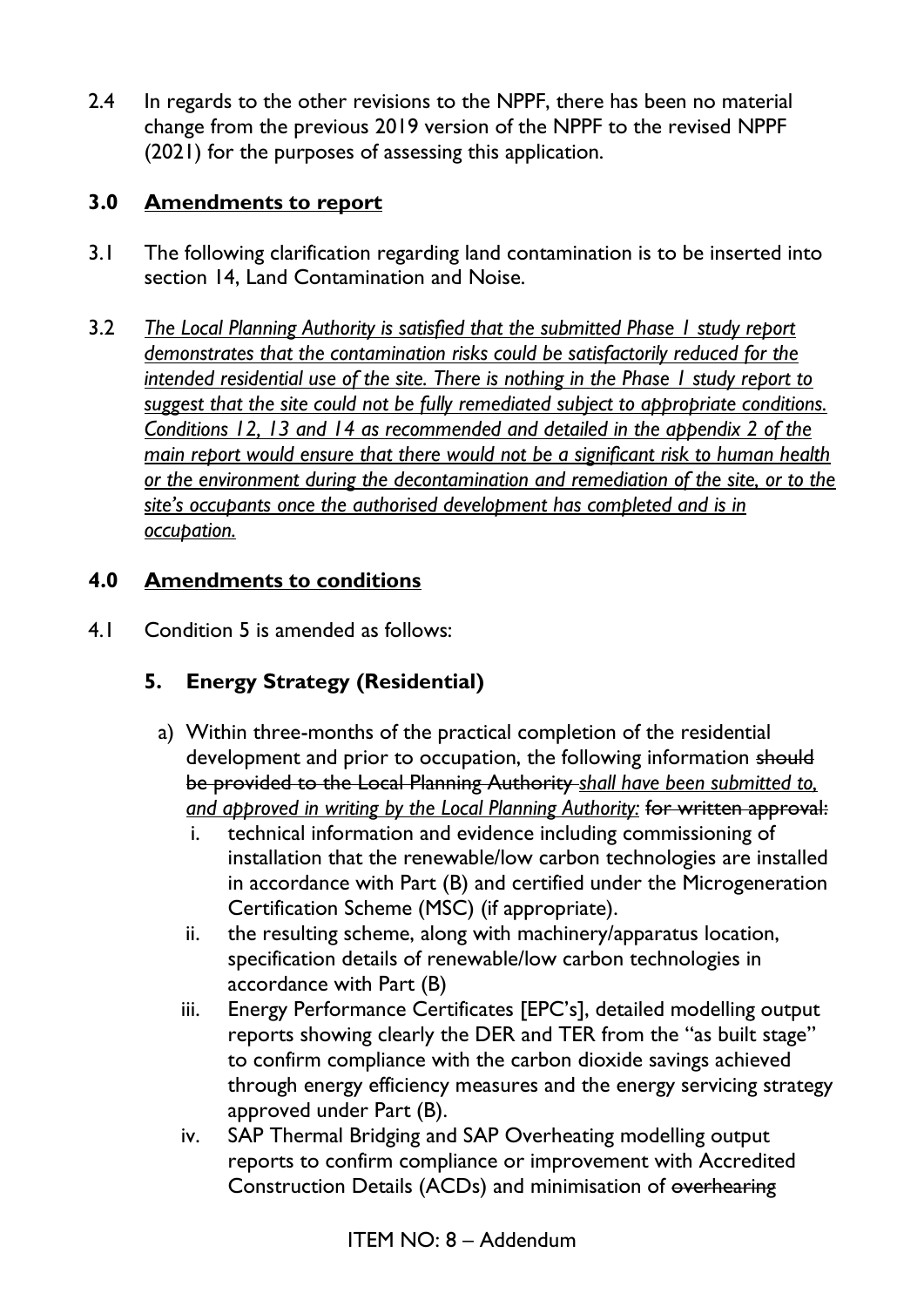*overheating* risk and Criterion 3 of the Building Regulations Part L 2013.

- v. If as built evidence required under (i) to (iv) result in a carbon shortfall, any remaining carbon dioxide emissions to meet the emissions in line with Part B should be addressed through a carbon offsetting contribution to the Council's Carbon Offsetting Fund.
- v. *If the as built evidence required under (i) to (iv) results in a carbon shortfall, no part of the development shall be occupied until a scheme has been agreed with the Local Planning Authority, to fund an offset measure of either carbon or financial equivalence to the carbon savings that would otherwise be required on the development site*
- b) Prior to the final completion *occupation* of the development, the approved residential units shall incorporate and maintain measures to achieve an overall reduction in regulated CO2 emissions of at least 103.12% (equal to 2 tonnesCO2/yr, SAP2012 carbon emission factors) beyond Building Regulations Part L 2013 through the following carbon emission savings as detailed in the approved Energy and Sustainability Strategy Issue 02 prepared by SCMS Associates Ltd (26<sup>th</sup> January 2021):
	- i. energy demand reduction measures to achieve at least annual carbon dioxide emission savings of 10.3 tonnes, equivalent to 12.08%, in regulated carbon dioxide (CO2) emissions over the compliant BR Part L 2013 base case.
	- ii. installation of individual Air Source Heat Pumps (ASHPs with CoPheating ≥2.36) for the provision of space heating and hot water to achieve at least annual carbon dioxide emission savings of 2.01 tonnes per year, equivalent to 26% in regulated carbon dioxide (CO2), beyond the compliant BR Part L 2013 base case.
	- iii. installation of 7.40kWp solar PV system to generate at least 7,297kWh per year and achieve at least annual carbon dioxide emission savings of 5.72 tonnes per year, equivalent to 65.04% in regulated carbon dioxide (CO2), beyond the compliant BR Part L 2013 base case.
	- iv. Measures to reduce the carbon dioxide emissions associated with other energy uses not covered by Building Regulations (unregulated), including smart meters and energy efficient appliances (where installed) should be incorporated prior to occupation and maintained in the development in perpetuity.

The development shall be carried out in accordance with the approved details and maintained for the lifetime of the development.

Reason: To ensure that the residential units within the development hereby approved are energy efficient and to contribute to the avoidance of need for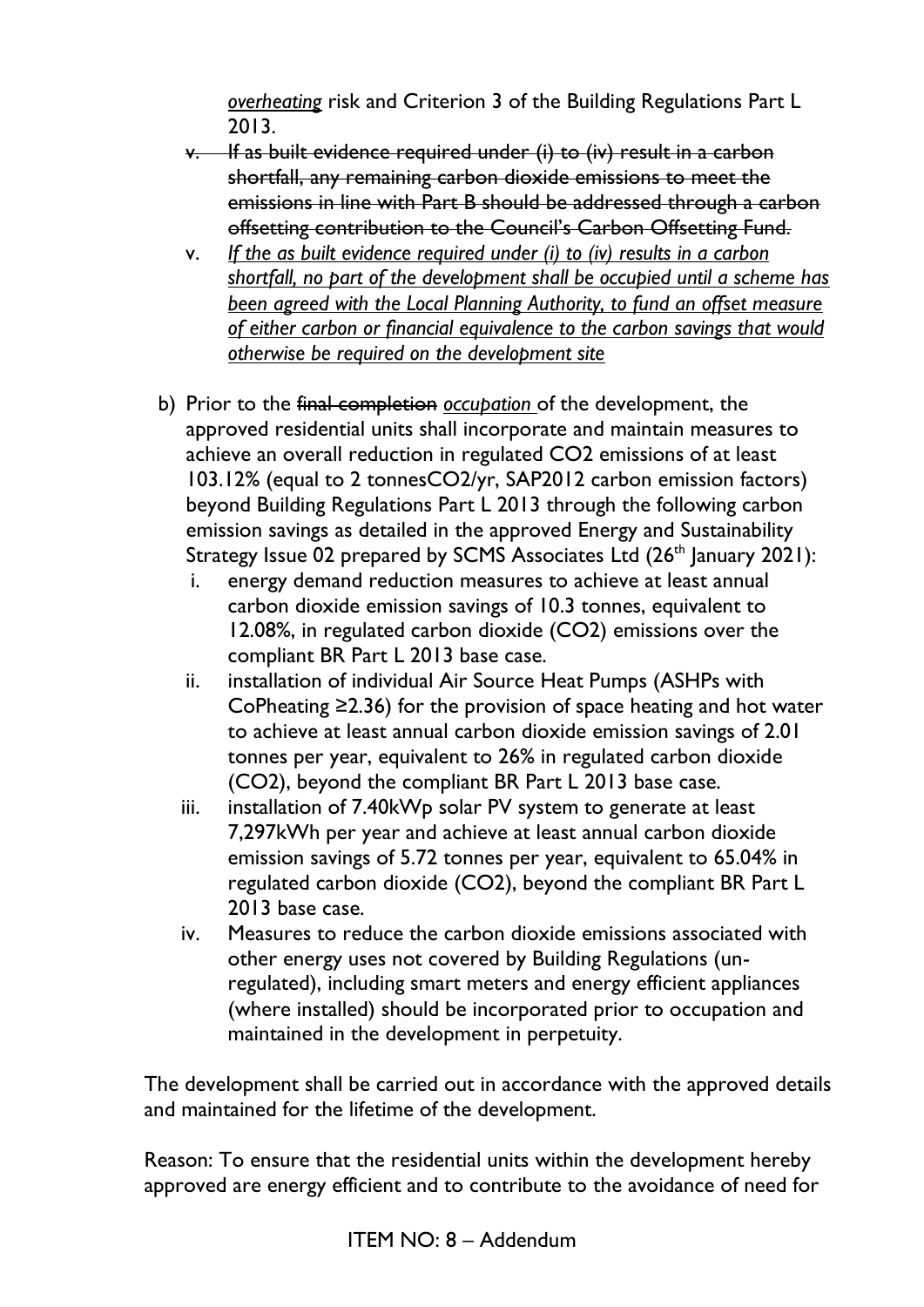new fossil fuel or other primary energy generation capacity and to reduce emissions of greenhouse gases and to minimise the impact of building emissions on local air quality in the interests of health, in accordance with policies SI1, SI2, SI3, SI4 of the London Plan 2021, Policy E1 of the Royal Greenwich Local Plan: Core Strategy with Detailed Policies (July 2014), Royal Borough of Greenwich, Greener Greenwich SPD (2014) and the Mayor's Sustainable Design and Construction SPG (2014).

## **7. On-site renewable energy technologies – monitoring**

To monitor the effectiveness of the renewable energy technologies, including ASHPs and solar PV, a monitoring agreement will be signed with the Local Planning Authority prior to first occupation to comply with the prevailing monitoring requirements which will include the installation of an on-site automatic meter reading (AMR) device by the developer and provision of readings on an annual basis for a period of 5 years following installation and operation of the renewable energy technology.

*Not to occupy the development until a monitoring agreement has been signed with the Local Planning Authority in order to monitor the effectiveness of the renewable energy technologies, including ASHPs and solar PV, and in order to comply with the prevailing monitoring requirements which will include the installation of an on-site automatic meter reading (AMR) device by the developer and provision of readings on an annual basis for a period of 5 years following installation and operation of the renewable energy technology*

Reason: To contribute towards carbon dioxide emission reduction and to comply with London Plan Policy SI3 and Core Strategy (2014) policy E1.

## **8. BRE Green Guide**

Prior to commencement of superstructure works, details demonstrating that all building materials to be used on the development comply with the BRE Green Guide to Housing Specification categories A, B or C shall be submitted to and approved by the Local Planning Authority. If the relevant part of the development falls below the C category, proposed measures will be identified to seek to achieve the required categories.

The development shall be carried out in accordance with the details as approved. unless minor variations thereto are otherwise agreed in writing by the Local Planning Authority.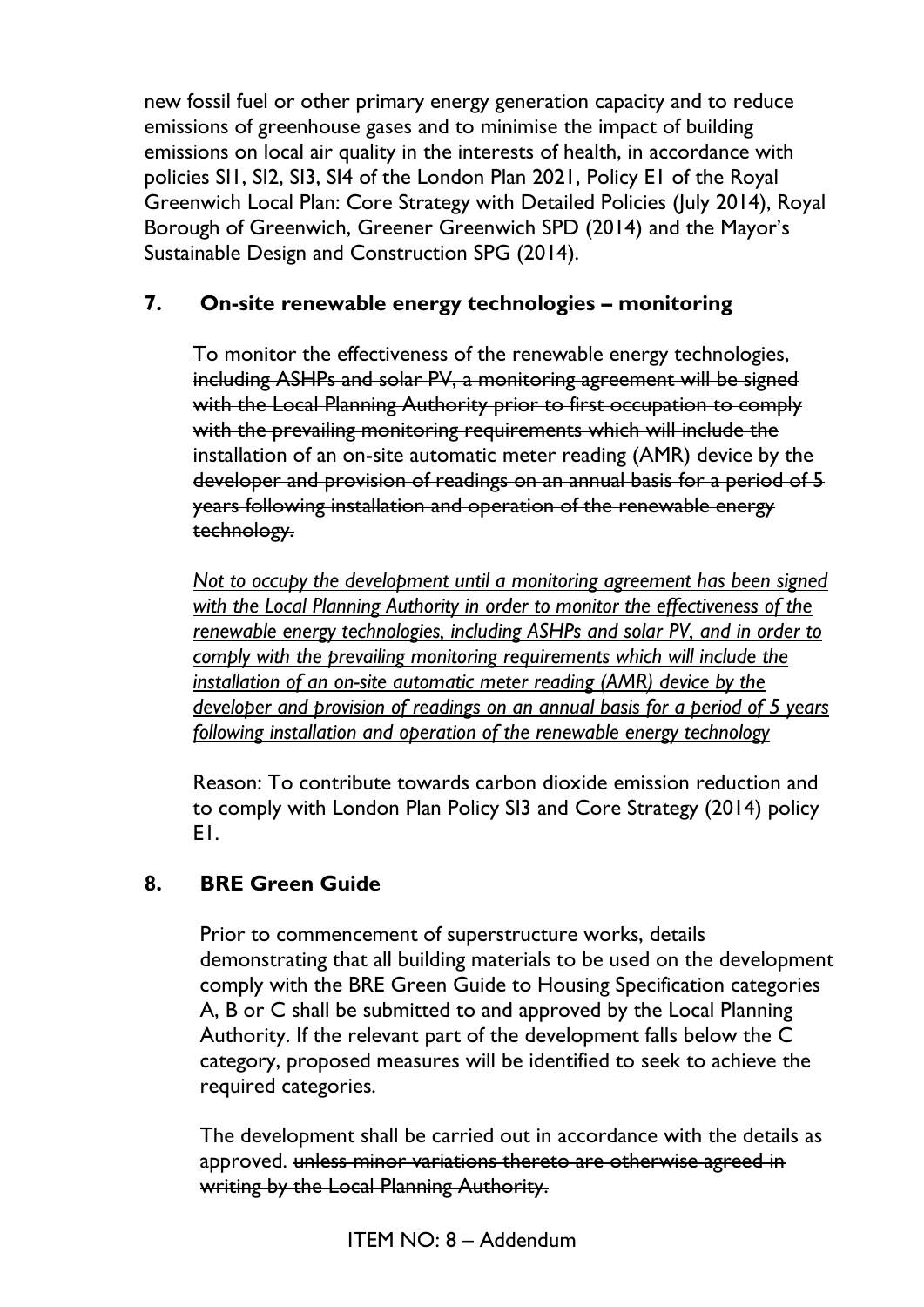Reason: To comply with Policy D3 of the London Plan (2021) and Policy IM4 of the Royal Greenwich Local Plan: Core Strategy with Detailed Policies (2014).

## **10. Water Efficiency**

- a) Prior to occupation of the dwellings, the approved residential units shall incorporate and maintain water saving and monitoring measures that will meet water efficiency standards with a maximum water use target of 105 litres of water per person per day a as stated in the approved Energy and Sustainability Strategy Issue 02 prepared by SCMS Associates Ltd  $(26<sup>th</sup>$  January 2021).
- b) Prior to first occupation of the residential units within the development, evidence including final Water Efficiency calculations prepared by suitably qualified assessor and evidence of commissioning that the approved residential units have incorporated water saving and monitoring measures that will prevent the undue consumption of water in line with Part A shall be submitted to the Local Planning Authority for written approval. *shall have been submitted to, and approved in writing by, the Local Planning Authority.*

**Reason:** To ensure the sustainable use of water, in accordance with the approved sustainability statement and policy SI5 of London Plan (2021) and Policy DH1 Design of Royal Greenwich Local Plan: Core Strategy with Detailed Policies (July 2014) and Royal Borough of Greenwich Greener Greenwich SPD (2014).

## **12. Contamination**

- a) No development shall take place until a remediation strategy that includes the following components to deal with the risks associated with contamination of the site shall each be submitted to and approved in writing, by the local planning authority:
	- I. A preliminary risk assessment which has identified:
		- all previous uses
		- potential contaminants associated with those uses
		- a conceptual model of the site indicating sources, pathways and receptors
		- potentially unacceptable risks arising from contamination at the site.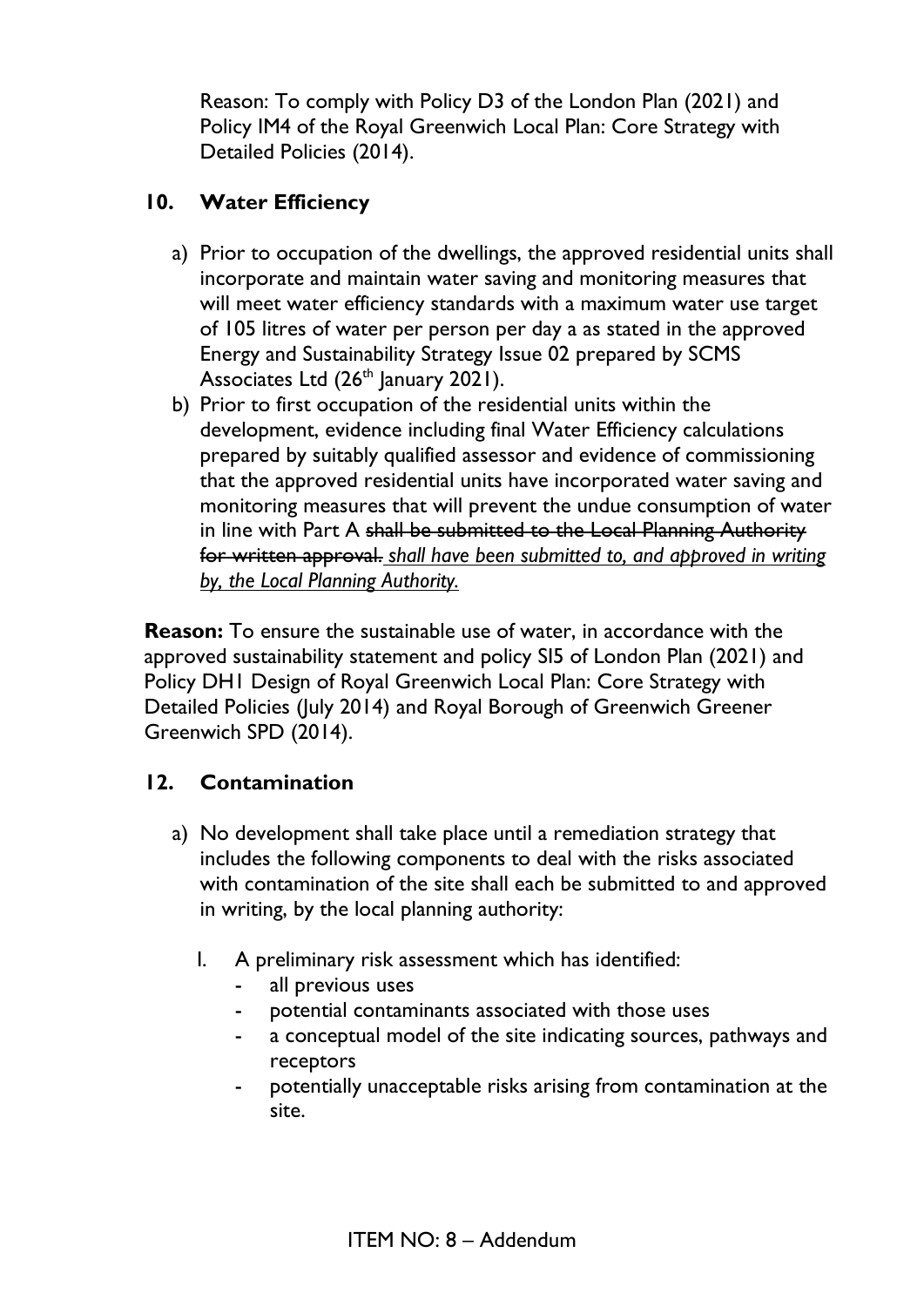- II. A site investigation scheme, based on (1) to provide information for a detailed assessment of the risk to all receptors that may be affected, including those off site.
- III. The results of the site investigation and the detailed risk assessment referred to in (2) and, based on these, an options appraisal and remediation strategy giving full details of the remediation measures required and how they are to be undertaken.
- IV. A verification plan providing details of the data that will be collected in order to demonstrate that the works set out in the remediation strategy in (3) are complete and identifying any requirements for longer-term monitoring of pollutant linkages, maintenance and arrangements for contingency action.

Any changes to these components require the express written consent of the local planning authority. The scheme shall be implemented as approved.

Reason: To ensure that the development meets with the aims of the NPPF with regard to protection of the water environment from any contamination resulting from historic site activities and to ensure compliance with Policy E(e) of the Royal Greenwich Local Plan: Core Strategy with Detailed Policies (Adopted July 2014).

## **21. Controlled parking zone permit restriction**

Residents and other occupiers of the development (except Blue Badge holders) shall be exempt from acquiring CPZ permits including amendments to Traffic Orders as required. Prior to occupation of the development a financial contribution of £3,500 towards implementing modification to the traffic order shall be made payable to the Council.

*Before the development is occupied, arrangements shall be agreed in writing with the local planning authority and be put in place to ensure that all residents of the development shall be informed in writing that, with the exception of Blue Badge holders, no resident will be eligible for a resident's parking permit within any controlled parking zone which may be in force in the vicinity of the development at any time.*

Reason: To promote sustainable travel and to ensure compliance with SI1, SI2 and T3 of the London Plan (2021) and IM4, IM(b) and IM(c) of the Royal Greenwich Local Plan: Core Strategy with Detailed Policies (Adopted July 2014).